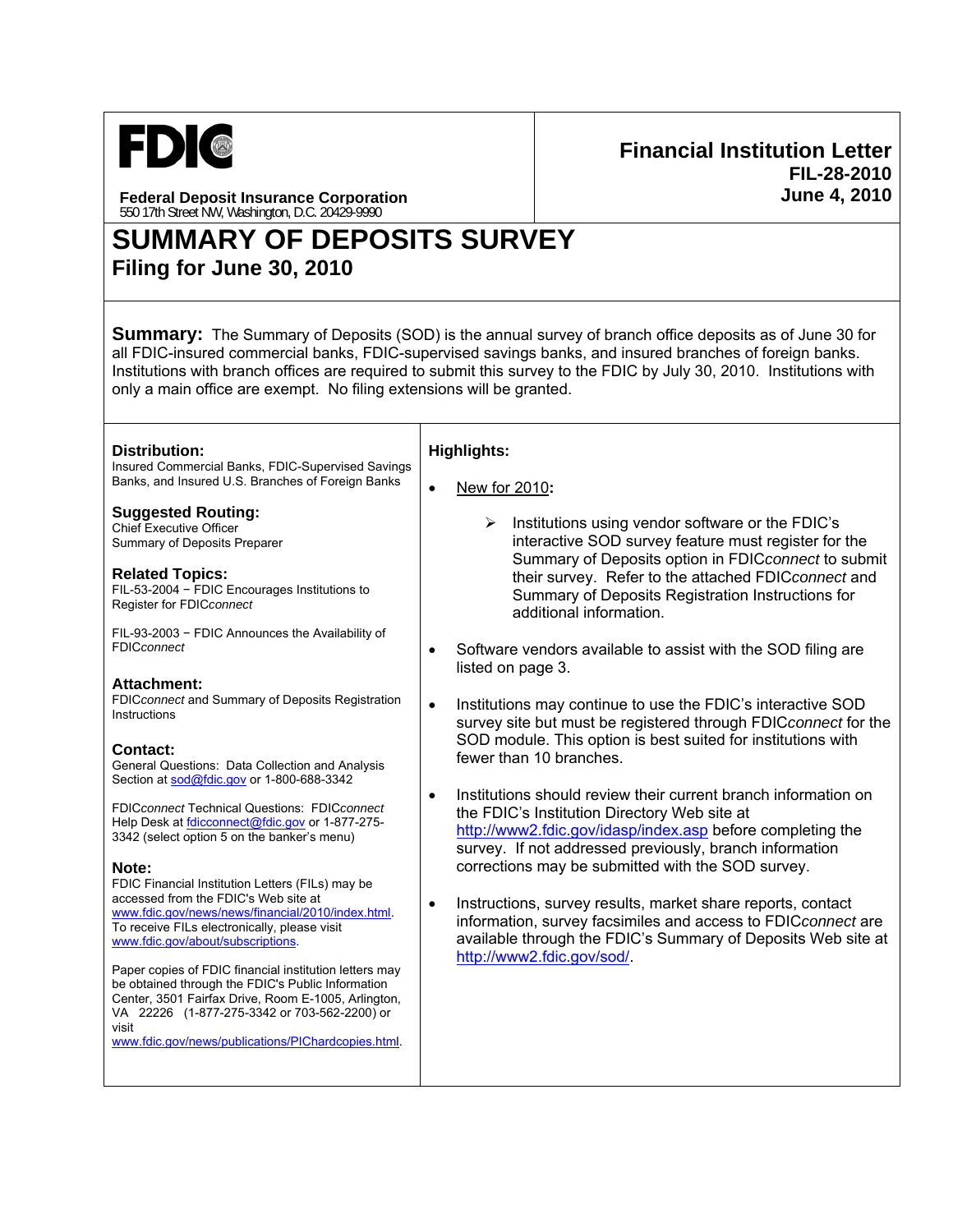Financial Institution Letter FIL-28-2010 June 4, 2010

#### **SUMMARY OF DEPOSITS SURVEY Filing for June 30, 2010**

The Summary of Deposits (SOD) is the annual survey of branch office deposits as of June 30 for all FDIC-insured commercial banks, FDIC-supervised savings banks, and insured branches of foreign banks. Institutions with branch offices are required to submit this survey to the FDIC by July 30, 2010. Institutions with only a main office are exempt; however, they will be included in the survey results based on the deposits reported on their June Call Report. *Publication of the survey data is dependent on timely and accurate filing by respondent institutions; therefore, no filing extensions will be granted.* 

#### **2010 Timeline**

Prior to June 2010 **–** Banks should be reviewing their branch structural information and should e-mail the FDIC with any revisions to SOD@fdic.gov.

June 4, 2010 **–** Institutions may begin assigning SOD transaction privileges in FDIC*connect* to the person responsible for submitting the SOD.

June 16, 2010 – Institutions may begin using the Complete the Summary of Deposits option in FDIC*connect* to enter revisions to branch structure information (branch names and addresses). Institutions using vendor software should refer to guidance provided by their software vendor on how to submit changes with the uploaded Summary of Deposits survey. If your bank has had last-minute structural changes, check with your software vendor about new features that will allow your list to be synchronized with the latest location information in FDIC*connect*.

July 1, 2010 **–** Institutions may begin submitting their June 30, 2010, SOD survey.

July 30, 2010 – Filing deadline *(no extensions will be granted)*.

October 15, 2010 − The FDIC will make every effort to promptly publish the survey results for the public through the FDIC's Summary of Deposits Web site at http://www2.fdic.gov/sod/, but will do so no later than October  $15^{th}$ . To be notified electronically when the 2010 Summary of Deposit data and deposit market share reports become available, please subscribe to e-mail updates at www.fdic.gov/about/subscriptions.

#### **Electronic Filing Options**

Institutions must be registered users of FDIC*connect* and must assign SOD transaction privileges to the person responsible for submitting the SOD. New FDIC*connect* users must first register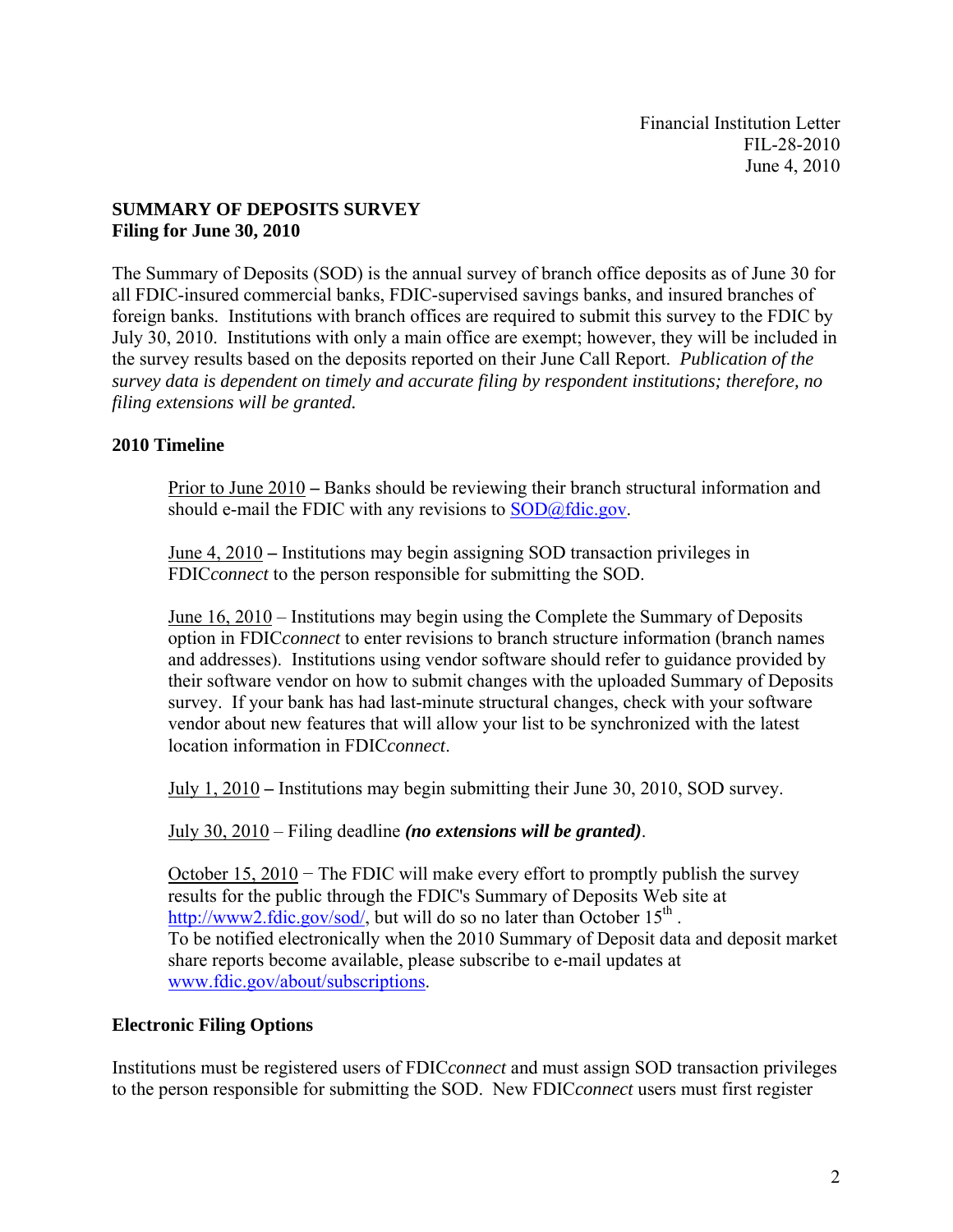with FDIC*connect*. Refer to the attached FDIC*connect* and Summary of Deposits Registration Instructions for additional information.

Institutions have two options for filing electronically:

Using Vendor Software to Prepare a File for Upload to the FDIC – Institutions that use vendor software to prepare the SOD survey will be able to upload their completed survey information directly to the FDIC through FDIC*connect.* 

The following vendors have developed software to assist with the SOD filing and should be contacted directly for further information about their products and services:

| DBI Financial Systems, Inc.          | (800) 774-3279                  |
|--------------------------------------|---------------------------------|
| <b>Fidelity Regulatory Solutions</b> | (800) 825-3772, Ext. 216 or 220 |
| <b>FRS</b> Global                    | $(978) 698 - 7200$              |
| Jack Henry and Associates, Inc.      | (800) 688-9191                  |
| Sofgen Americas, Inc.                | $(973) 648 - 0900$              |
| Axiom XL                             | $(212)$ 248-4188                |

Using the FDIC's Interactive SOD Survey Option – The FDIC's interactive SOD survey option is designed for institutions with a small number of branch offices. This option permits an institution to print worksheets, submit revised branch structure information with the survey, and edit SOD data in preparation for submission. Institutions may access the SOD survey site from the FDIC*connect* Web site at https://www2.fdicconnect.gov/.

### **Data Accuracy and Validation**

Institutions must ensure that all information submitted for the SOD survey is accurate. The FDIC recommends that institutions submit their June 30 Call Report before filing the SOD survey to enable deposit total comparisons between the two reports.

Institutions should review the service type codes and the physical address, including the street address, city, state, zip code and county, for all office locations to ensure consistency with United States Postal Service standards. Physical addresses and zip codes may be verified at http://zip4.usps.com/zip4/. Institutions should not use post office boxes, mailing addresses other than the actual physical address, street names without actual numbers, intersections, or any other general locations when filing their branch office location information.

To help ensure the accuracy of reported branch office information in the SOD survey, before completing the survey institutions should review their current branch information on the FDIC's Institution Directory (ID) Web site at http://www2.fdic.gov/idasp/index.asp (or go to www.fdic.gov  $\rightarrow$  Industry Analysis  $\rightarrow$  Bank Data & Statistics  $\rightarrow$  Institution Directory). From the ID home page, click on "Find Offices," enter the bank's certificate number or institution name, then click on "Find." The list of branch offices will be presented in state and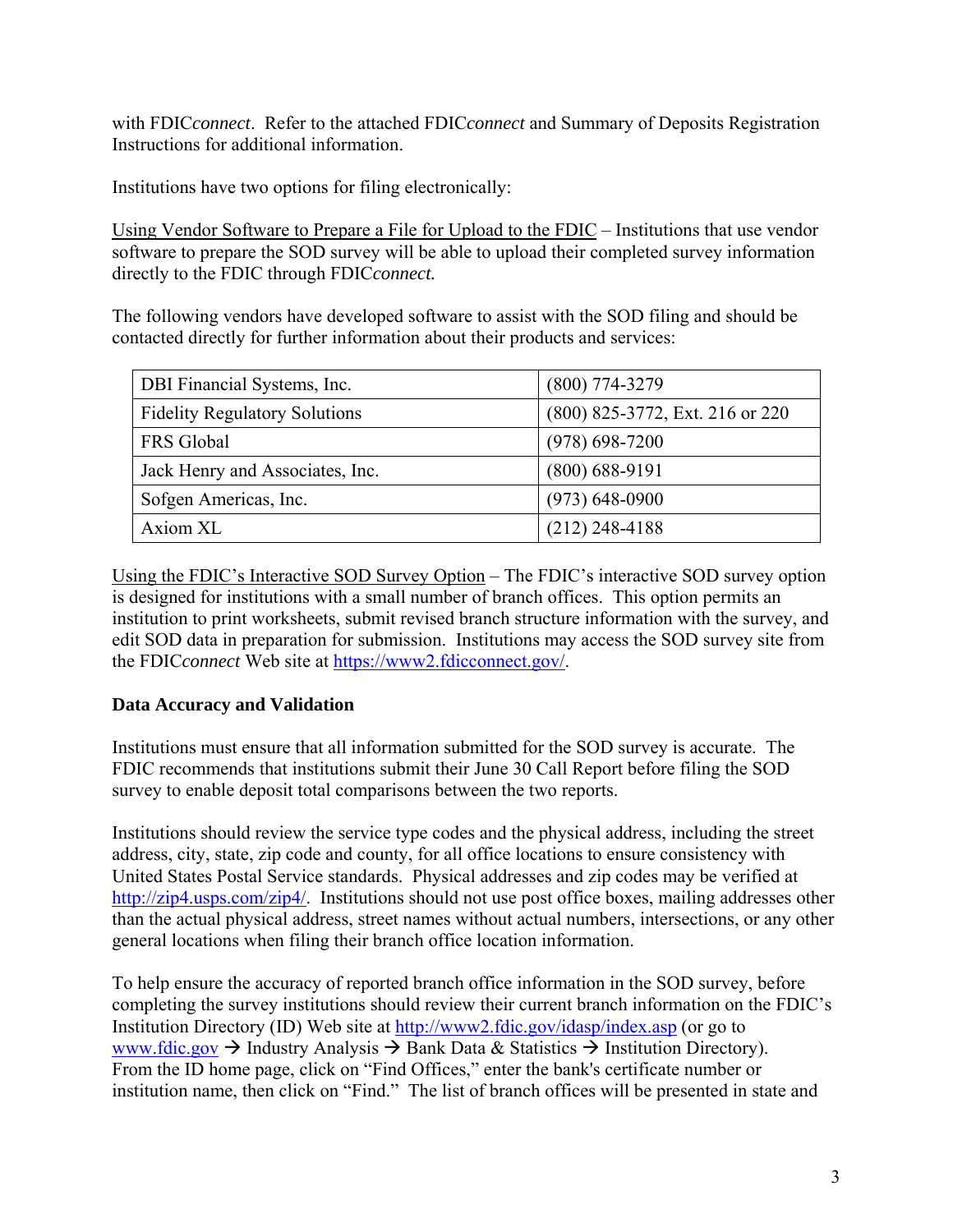county order. If an institution's branch office information is incorrect, the institution should notify the FDIC with the correct branch structure information.

Prior to June 16, 2010, institutions may e-mail corrections to the FDIC's Data Collection and Analysis Section at  $\frac{\text{cod}(a)}{\text{fdic.gov}}$ . Beginning June 16, 2010, corrections should be entered using the FDIC's interactive SOD survey site or vendor software and submitted with the completed SOD survey. If an institution corrects branch office information because of a merger or branch purchase and assumption, the name, city and state of the other institution involved in the transaction and the effective date must be included in the e-mail notification or within the "comments" section of the survey.

#### Electronic Amendments

Once the initial 2010 survey information has been submitted, institutions can amend deposit totals by accessing the SOD transaction within FDIC*connect*. Institutions will also be able to amend 2009 deposit totals until October 8, 2010, after which no further changes to 2009 data will be permitted through this process. *To submit amended data*, institution users must be assigned SOD transaction privileges within FDIC*connect*.

#### **Assistance**

For assistance on how to register for the Summary of Deposits option within FDIC*connect*, contact the FDIC*connect* help desk at 1-877-275-3342 (select option 5 on the banker's menu). For all other questions about the SOD survey, please contact the FDIC's Data Collection and Analysis Section at 1-800-688-3342 or e-mail sod@fdic.gov.

> Arthur J. Murton **Director** Division of Insurance and Research